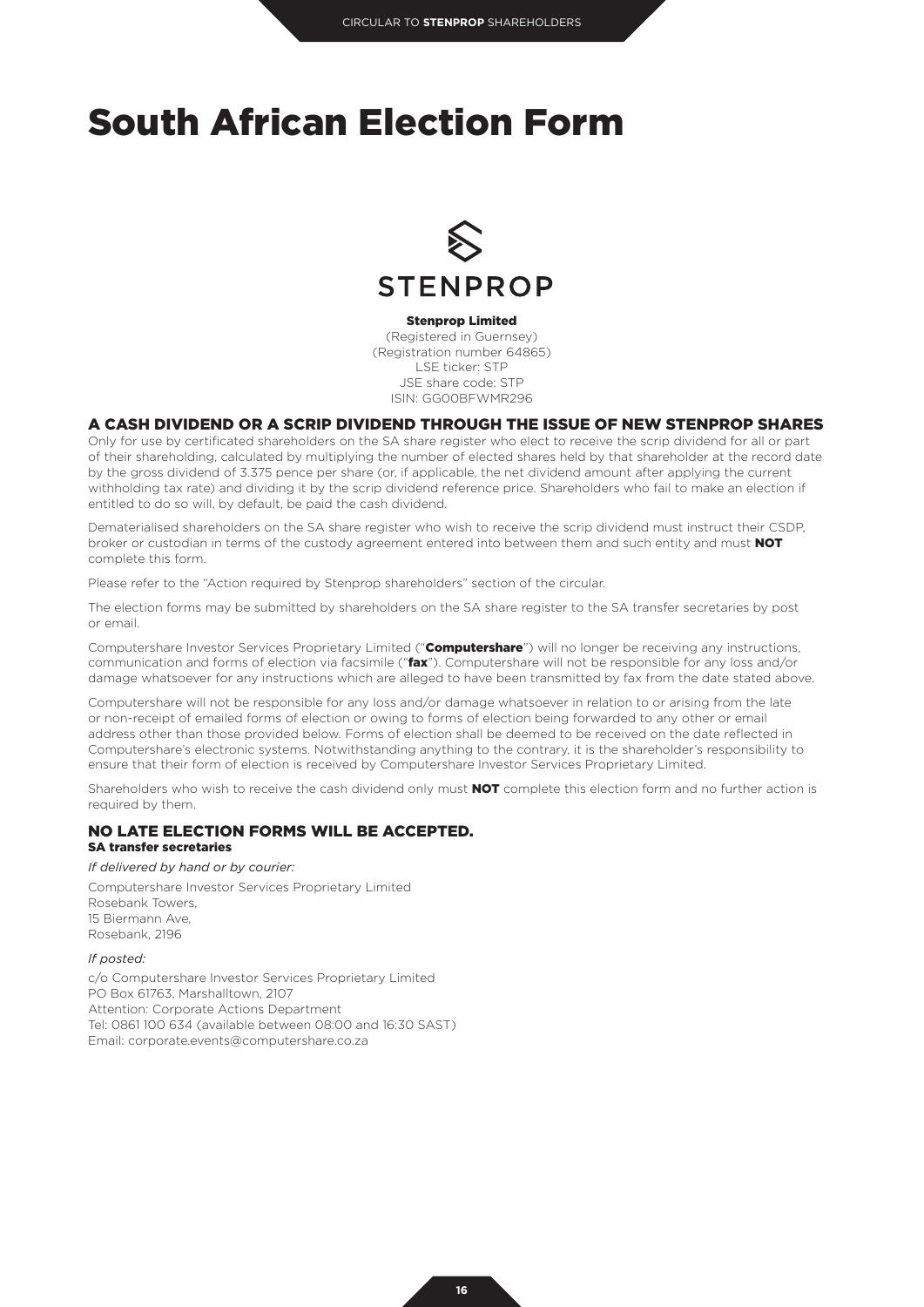## I/We (name in BLOCK LETTERS)

regarding the election of the scrip dividend:

- hereby irrevocably elect to accept the scrip dividend in respect of the number of Stenprop shares reflected overleaf and on the terms and conditions contained in this election form and in the circular;
- acknowledge that this election form is applicable only in respect of Stenprop shares of which I/we was/were the registered holder(s) at the close of business on the record date, being Friday, 22 January 2021; and
- acknowledge that I/we am/are only entitled to an issue of new, fully-paid Stenprop shares determined using the number of elected shares held at the record date, being Friday, 22 January 2021, multiplied by the relevant gross or net amount of dividend per Stenprop share divided by the scrip dividend reference price.

| Signed at                                                 | on        | 2021 |
|-----------------------------------------------------------|-----------|------|
| Assisted by (where applicable)                            |           |      |
| Signature                                                 | Signature |      |
| Telephone numbers including international and area codes: |           |      |
| Home:                                                     | Work:     |      |
| Cellular phone/mobile number:                             |           |      |
| Email address:                                            |           |      |

# SHAREHOLDERS ARE REQUIRED TO ACCURATELY COMPLETE THE INFORMATION IN THE BLOCKS BELOW:

| Details of the registered Stenprop shareholder             |  |                                                        |  |
|------------------------------------------------------------|--|--------------------------------------------------------|--|
| Name and address:                                          |  |                                                        |  |
|                                                            |  |                                                        |  |
|                                                            |  |                                                        |  |
|                                                            |  |                                                        |  |
|                                                            |  |                                                        |  |
|                                                            |  |                                                        |  |
| Certificate number for certificated shareholders on the SA |  | Total number of Stenprop shares held or deemed to be   |  |
| share register with the SA transfer secretaries (if known) |  | held on the record date, being Friday, 22 January 2021 |  |
|                                                            |  |                                                        |  |
|                                                            |  |                                                        |  |

Number of shares for which the scrip dividend is elected:

### **Signature:**

**Date of signature:**

**Assisted by (where applicable):**

**Signature:**

**Contact number:**

**Email address:**